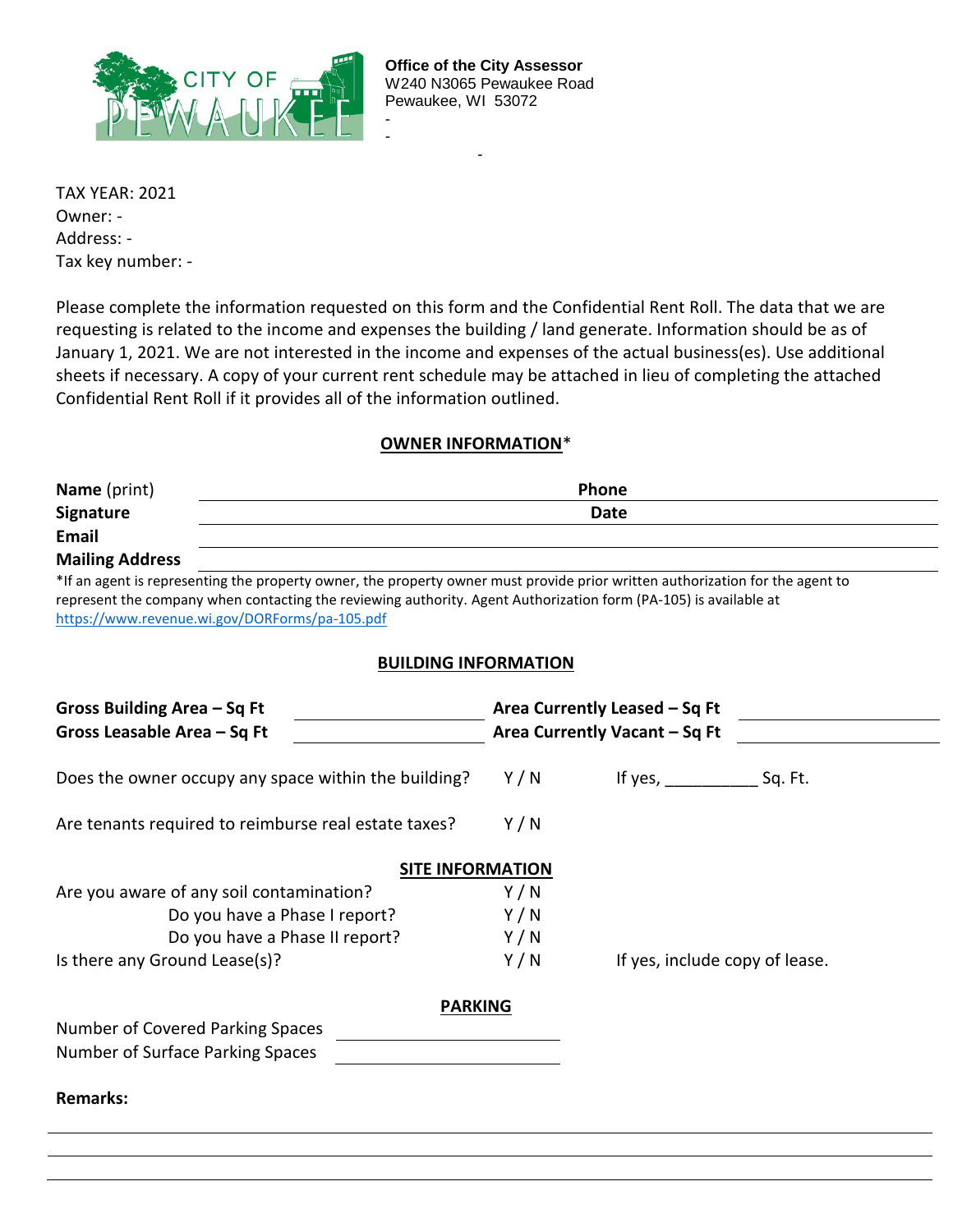## **INCOME & EXPENSES SUMMARY**

Enter the annual expense prior to tenant reimbursement for the items listed. Round to the nearest dollar. If you list Other Expenses, describe the expense in the space provided. Use estimates if actual data is not available. Prorate expenses that do not occur annually.

|                                    | 2018 | 2019 | 2020 |
|------------------------------------|------|------|------|
| <b>INCOME</b>                      |      |      |      |
| Rental Income                      |      |      |      |
| Late Fees                          |      |      |      |
| Parking/Garage(s)                  |      |      |      |
| Vending                            |      |      |      |
| Reimbursements - Taxes             |      |      |      |
| Reimbursements - Maintenance       |      |      |      |
| Reimbursements - Utility           |      |      |      |
| Other (specify)                    |      |      |      |
| <b>TOTALS</b>                      |      |      |      |
| <b>OPERATING EXPENSES</b>          |      |      |      |
| <b>MANAGEMENT</b>                  |      |      |      |
| Wages, Salaries & Benefits         |      |      |      |
| Insurance                          |      |      |      |
| Accounting & Legal                 |      |      |      |
| <b>Advertising &amp; Marketing</b> |      |      |      |
| <b>Leasing Commissions</b>         |      |      |      |
| Office/Telephone                   |      |      |      |
| Other (specify)                    |      |      |      |
| <b>UTILITIES</b>                   |      |      |      |
| Gas & Electric - Common Area       |      |      |      |
| Gas & Electric - Leased Areas      |      |      |      |
| Sewer/Water/Garbage                |      |      |      |
| Other (specify)                    |      |      |      |
| <b>SUPPLIES</b>                    |      |      |      |
| Office                             |      |      |      |
| Janitorial/Cleaning                |      |      |      |
| Other (specify)                    |      |      |      |
| <b>MAINTENANCE &amp; REPAIRS</b>   |      |      |      |
| <b>General Repairs</b>             |      |      |      |
| Decorating                         |      |      |      |
| Elevator                           |      |      |      |
| Grounds/Snow Removal               |      |      |      |
| <b>TOTALS</b>                      |      |      |      |
| <b>ANNUAL RESERVES</b>             |      |      |      |
| Capital Improvements               |      |      |      |
| Other (specify)                    |      |      |      |
| <b>OTHER EXPENSES</b>              |      |      |      |
| Amortization                       |      |      |      |
| Depreciation                       |      |      |      |
| Interest                           |      |      |      |
| Mortgage                           |      |      |      |
| <b>Taxes</b>                       |      |      |      |
| Other (specify)                    |      |      |      |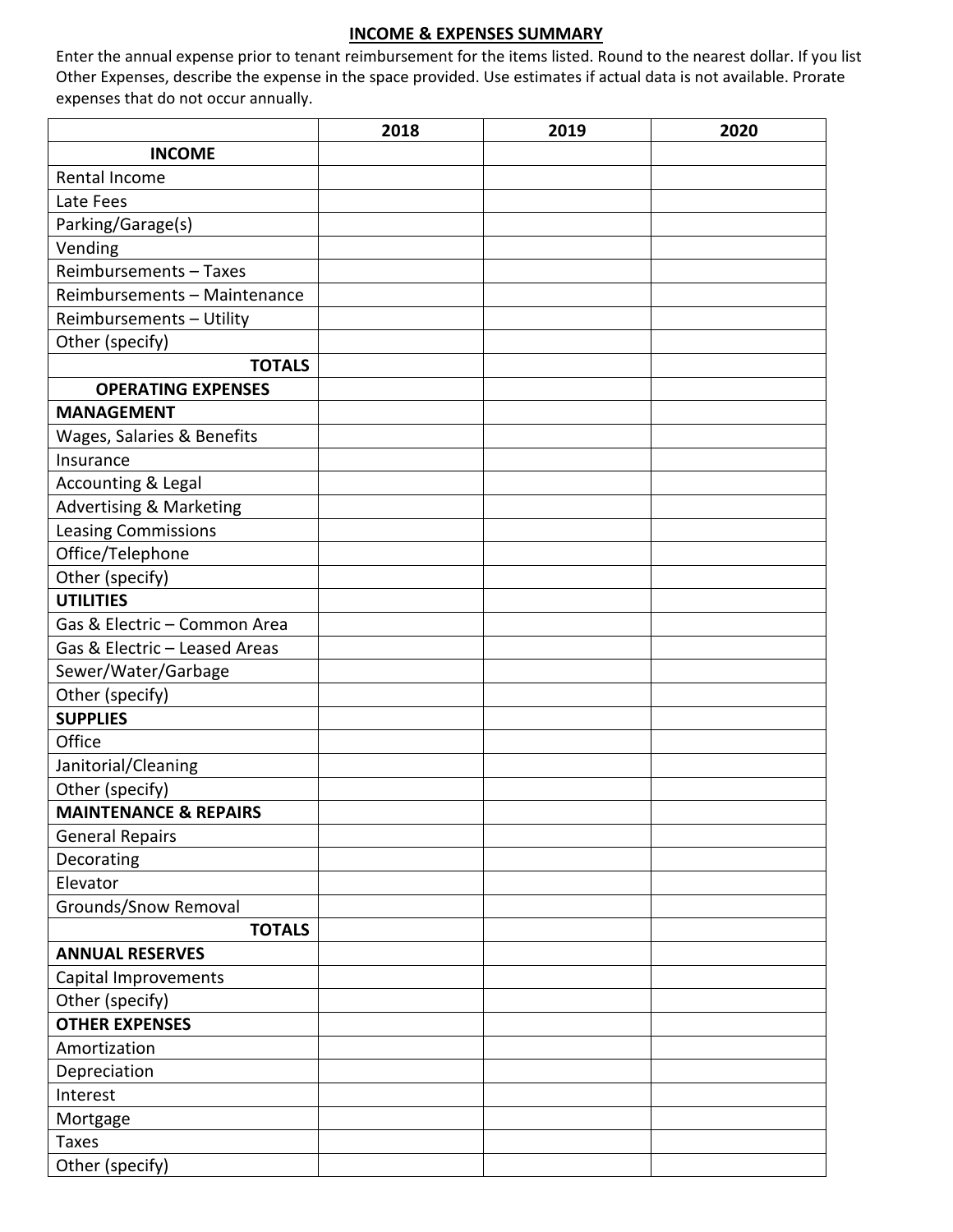

**Office of the City Assessor** W240 N3065 Pewaukee Road Pewaukee, WI 53072 -

- - 1990 - 1990 - 1990 - 1990 - 1990 - 1990 - 1990 - 1990 - 1990 - 1990 - 1990 - 1990 - 1990 - 1990 - 1990 - 19<br>1991 - 1990 - 1990 - 1990 - 1990 - 1990 - 1990 - 1990 - 1990 - 1990 - 1990 - 1990 - 1990 - 1990 - 1990 - 1990

Owner: Highland Wine Company Address: 2323 Rolling Hills Dr Tax key number: 12-3456-7890

| Unit<br>$\#$ | <b>Tenant Name</b>   | Rentable<br>Sq. Ft. | Base<br>Monthly<br>Rent | Reimbursed<br>Monthly<br>Rent | Reimbursed<br>Monthly<br>Property Tax | Reimbursed<br>Other<br>Monthly<br>Income | Base \$/SF<br>Annual<br>Rent | % Rent | Total<br>Rent/SF<br>Annual | Lease<br>Type<br>(Gross,<br>Mod.<br>Gross,<br>NNN,<br>etc.) | Lease<br>Start<br>Date | Lease<br>End<br>Date | Month<br>to<br>Month<br>(Y/N) | Security<br>Deposit<br>Total |
|--------------|----------------------|---------------------|-------------------------|-------------------------------|---------------------------------------|------------------------------------------|------------------------------|--------|----------------------------|-------------------------------------------------------------|------------------------|----------------------|-------------------------------|------------------------------|
|              |                      |                     |                         |                               |                                       |                                          |                              |        |                            |                                                             |                        |                      |                               |                              |
|              |                      |                     |                         |                               |                                       |                                          |                              |        |                            |                                                             |                        |                      |                               |                              |
|              |                      |                     |                         |                               |                                       |                                          |                              |        |                            |                                                             |                        |                      |                               |                              |
|              |                      |                     |                         |                               |                                       |                                          |                              |        |                            |                                                             |                        |                      |                               |                              |
|              |                      |                     |                         |                               |                                       |                                          |                              |        |                            |                                                             |                        |                      |                               |                              |
|              |                      |                     |                         |                               |                                       |                                          |                              |        |                            |                                                             |                        |                      |                               |                              |
|              |                      |                     |                         |                               |                                       |                                          |                              |        |                            |                                                             |                        |                      |                               |                              |
|              |                      |                     |                         |                               |                                       |                                          |                              |        |                            |                                                             |                        |                      |                               |                              |
|              | <b>TOTAL(S) PG 1</b> |                     |                         |                               |                                       |                                          |                              |        |                            |                                                             |                        |                      |                               |                              |

**CONFIDENTIAL RENT ROLL**